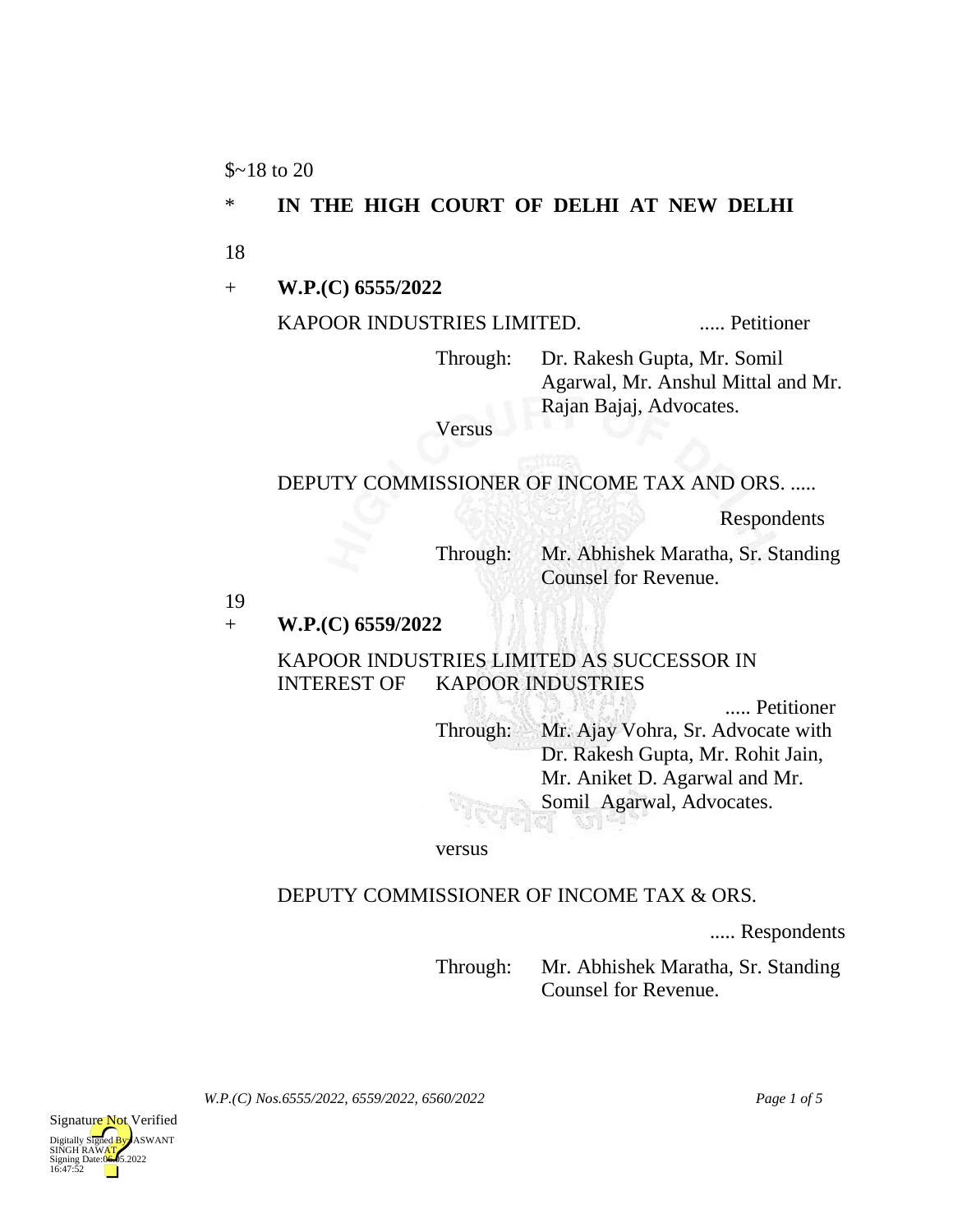20

#### + **W.P.(C) 6560/2022**

#### KAPOOR INDUSTRIES LIMITED ..... Petitioner

Through: Dr. Rakesh Gupta, Mr. Somil Agarwal, Mr. Anshul Mittal and Mr. Rajan Bajaj, Advocates.

versus

#### DEPUTY COMMISSIONER OF INCOME TAX & ORS

..... Respondents

Through: Mr. Abhishek Maratha, Sr. Standing Counsel for Revenue.

% Date of Decision:  $05<sup>th</sup>$  May, 2022

# **CORAM: HON'BLE MR. JUSTICE MANMOHAN HON'BLE MR. JUSTICE DINESH KUMAR SHARMA**

### **J U D G M E N T**

### **MANMOHAN, J (Oral):**

# **CM APPL.19914/2022 (exemption) in W.P.(C) 6555/2022 CM APPL.19927/2022 (exemption) in W.P.(C) 6559/2022 CM APPL.19930/2022 (exemption) in W.P.(C) 6560/2022**

Exemptions allowed subject to all just exceptions.

Accordingly, the applications stand disposed of.

### **W.P.(C) 6555/2022 & CM APPL.19913/2022 W.P.(C) 6559/2022 & CM APPL.19926/2022 W.P.(C) 6560/2022& CM APPL.19929/2022**

1. Present writ petitions have been filed challenging the reassessment notices dated 30<sup>th</sup> March, 2021 issued by Respondent No. 2 under Section 148 of the Income Tax Act, 1961 ['the Act'] for the assessment years 2015-

*W.P.(C) Nos.6555/2022, 6559/2022, 6560/2022 Page 2 of 5*

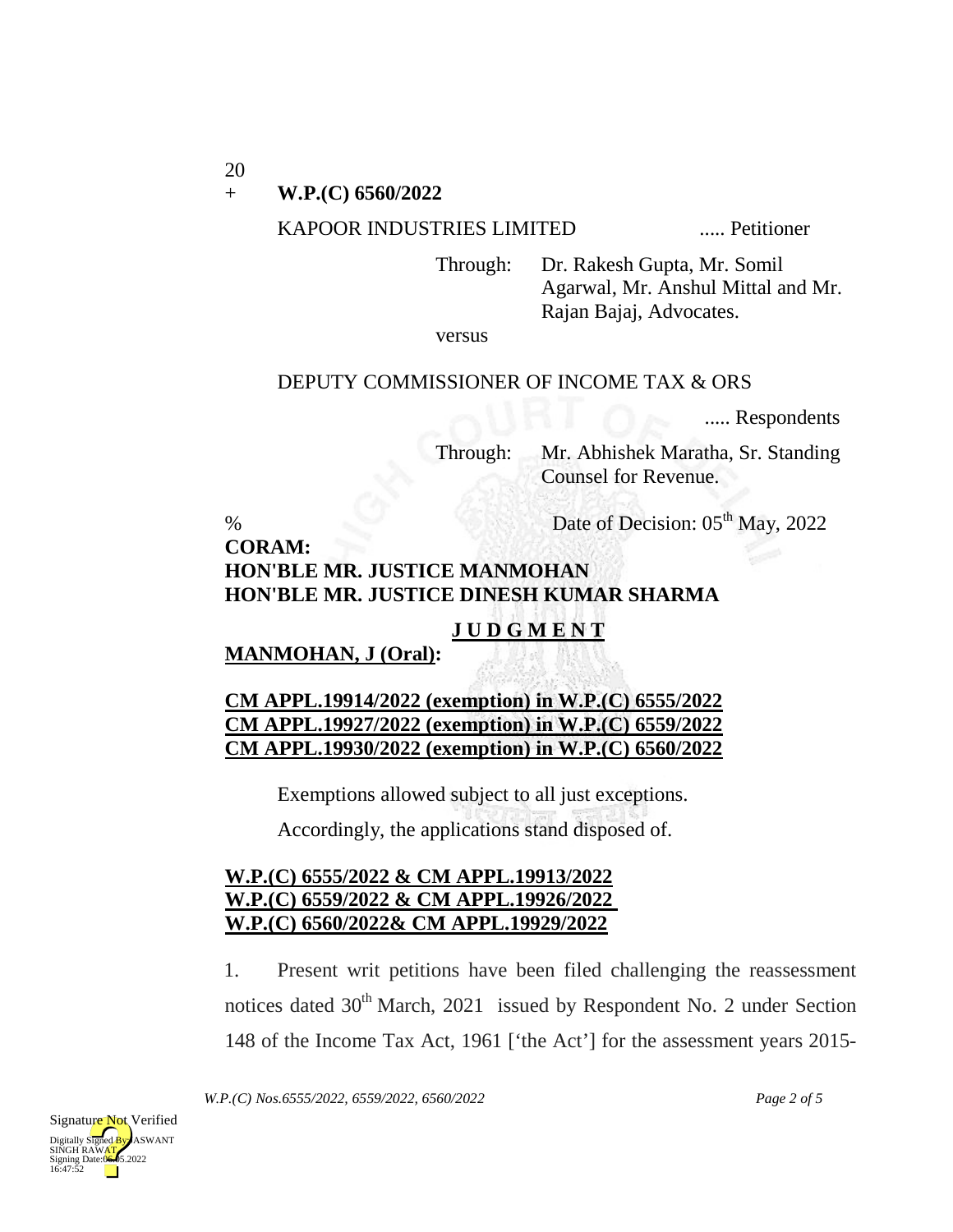16, 2016-17 & 2017-18 as well as the assessment orders dated  $31<sup>st</sup>$  March, 2022 passed under Section 147 read with Section 143(3) of the Act.

2. Mr.Ajay Vohra, learned senior counsel for the petitioner states that the impugned notices are *void ab initio* as they have been issued in the name of a non-existing partnership firm i.e. "M/s Kapoor Industries". He states that the erstwhile partnership firm was converted into a limited company in terms of Part IX of the Companies Act, 1956 with effect from  $05<sup>th</sup>$  March, 2012. He emphasises that during the assessment proceedings of the erstwhile firm and of the Petitioner company for the assessment year 2012-13, the fact of the conversion of the partnership firm into the Petitioner company with effect from  $05<sup>th</sup>$  March, 2012 was specifically intimated to the Income Tax Department and the returns up to the date of conversion were filed separately, i.e., till  $4<sup>th</sup>$  March 2012, the return was filed in the name of the partnership firm and after  $4<sup>th</sup>$  March 2012 till 31<sup>st</sup> March 2012, the return was filed in the name of the Petitioner company. He states that scrutiny assessments have been done for the assessment year 2012-13 in the hands of both the partnership firm as well as the Petitioner company.

3. Learned senior counsel for the Petitioner also states that even though the show cause notices were purportedly dated  $28<sup>th</sup>$  March, 2022, yet the same were digitally signed by respondent No.1 on  $29<sup>th</sup>$  March at 2:54 pm -most importantly the date and time of compliance of the said notices were fixed on  $29<sup>th</sup>$  March,  $2022$  at 12 pm, i.e., before the time when the said notices were evidently even signed by respondent No.1.

4. Learned senior counsel for the Petitioner further states that the income, alleged to have escaped assessment in the aforesaid assessment years, had been offered to tax in the hands of the converted company.

*W.P.(C) Nos.6555/2022, 6559/2022, 6560/2022 Page 3 of 5*

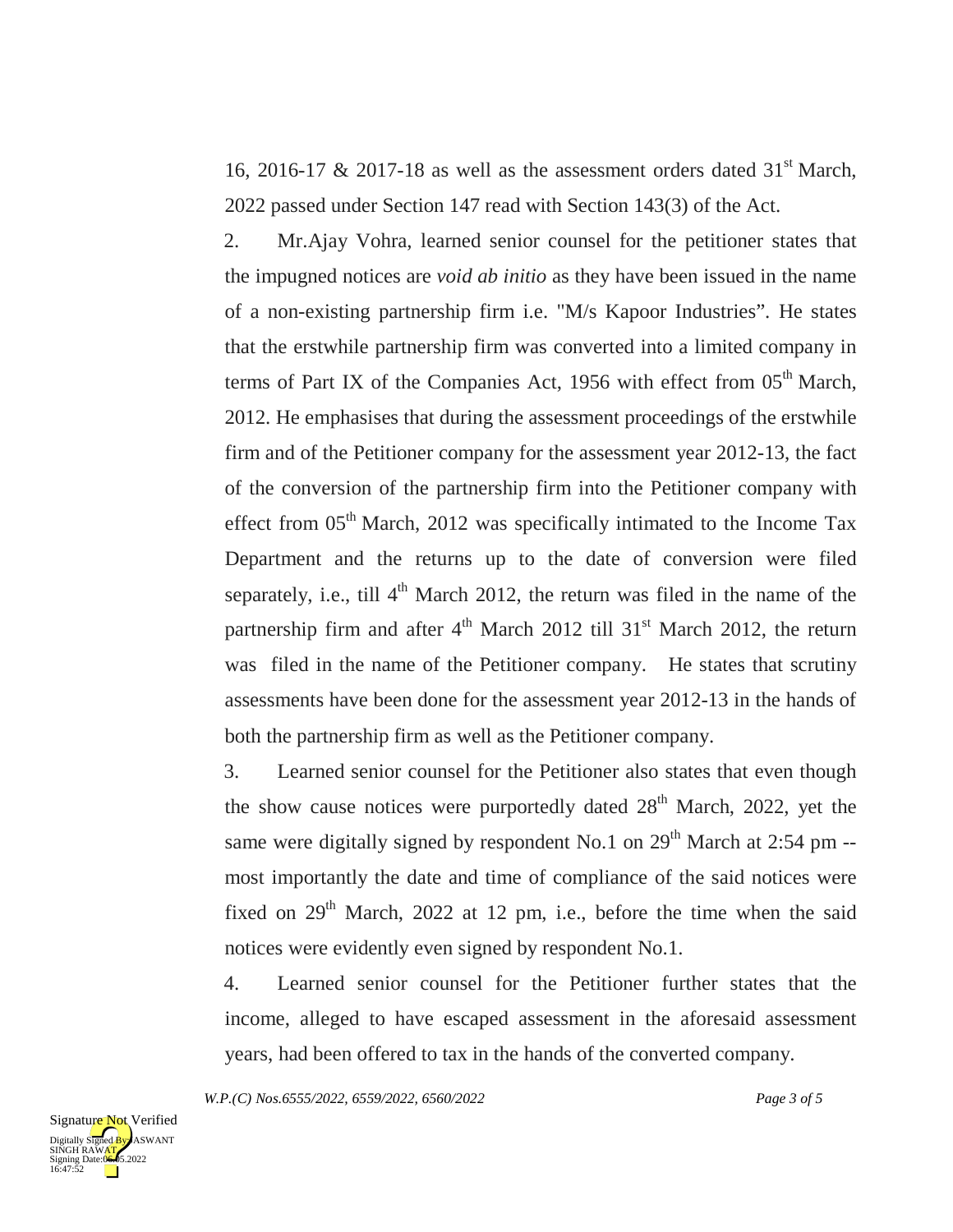5. Per contra, Mr.Abhishek Maratha, learned counsel for the respondent/Revenue states that as per data available on ITBA, the PAN of the so-called partnership firm was alive on the system at the time of issuance of the notice under Section 148 of the Act. He further states that if an entity ceases to exist by virtue of conversion, the liability to get PAN and other identification struck off/erased lies with assessee. He contends that the existence of TDS and other data in the name of the partnership firm means that the PAN of the earlier entity was being utilized for making certain transactions based upon which Section 148 notices were issued.

6. Having heard the learned counsel for the parties, this Court is of the view that even if the submission of learned counsel for the respondent is accepted, then also the impugned orders are liable to be set aside as the Petitioner had not been given an opportunity either to deal with or to respond to the show cause notices dated  $28<sup>th</sup>$  March, 2022 inasmuch as it had been issued after the date and time of compliance had expired.

7. Consequently, the impugned orders are set aside on the ground of being violative of the principle of natural justice and the matter is remanded back to the Assessing Officer for fresh adjudication. The Petitioner shall file its response to the show cause notices dated  $28<sup>th</sup>$  March, 2022 within four weeks. Along with its response, the Petitioner shall enclose the following documents including that of the erstwhile partnership firm:-

| S.No. | <b>Exports</b>                             |
|-------|--------------------------------------------|
|       | Export Invoice & Packing List              |
|       | Shipping Bills of Exports                  |
| 3.    | <b>Bank Certificate of Payment Receipt</b> |
|       | Bank Statements showing inward remittance  |
|       | Ledger account of export sales             |

*W.P.(C) Nos.6555/2022, 6559/2022, 6560/2022 Page 4 of 5*